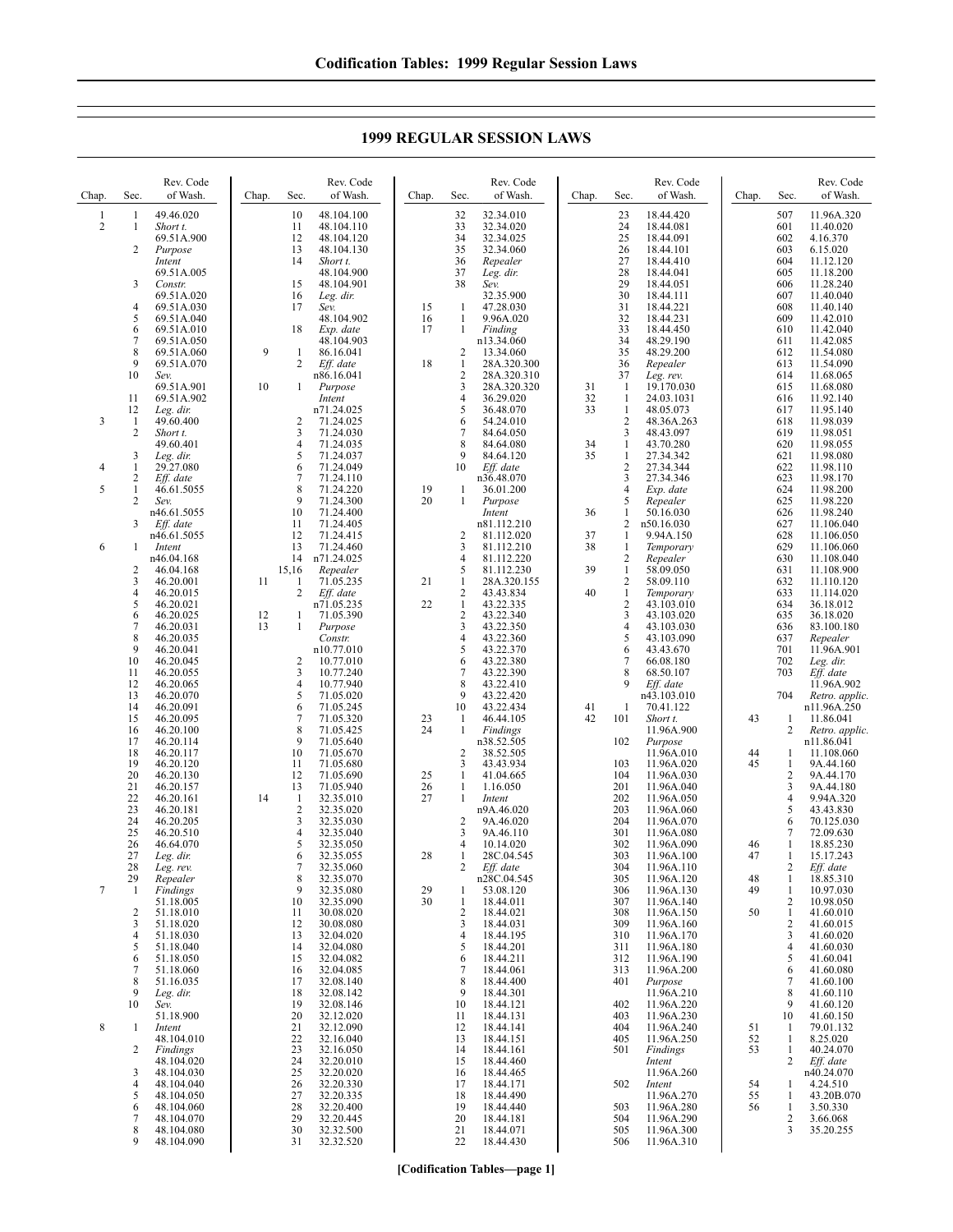| Chap.                | Sec.                                                     | Rev. Code<br>of Wash.                                                       | Chap.             | Sec.                                                     | Rev. Code<br>of Wash.                                                            | Chap.                    | Sec.                                                                | Rev. Code<br>of Wash.                                                  | Chap.             | Sec.                                        | Rev. Code<br>of Wash.                                                      | Chap.      | Sec.                                 | Rev. Code<br>of Wash.                                                      |
|----------------------|----------------------------------------------------------|-----------------------------------------------------------------------------|-------------------|----------------------------------------------------------|----------------------------------------------------------------------------------|--------------------------|---------------------------------------------------------------------|------------------------------------------------------------------------|-------------------|---------------------------------------------|----------------------------------------------------------------------------|------------|--------------------------------------|----------------------------------------------------------------------------|
| 57<br>58<br>59       | 1<br>$\mathbf{1}$<br>2<br>1<br>$\overline{c}$            | 47.22.020<br>46.04.571<br>46.37.500<br>43.51.040<br>43.51.130               |                   | 8<br>9<br>10<br>11<br>12                                 | 46.68.100<br>46.68.110<br>47.01.280<br>47.02.130<br>47.02.150                    |                          | 16<br>17<br>18<br>19                                                | 48.110.150<br>Applic.<br>48.110.900<br>42.17.31915<br>Sev.             | 140<br>141<br>142 | 3<br>4<br>1<br>-1<br>1                      | 84.36.805<br>84.36.810<br>Repealer<br>10.43.040<br>43.103.090              |            | 8<br>9<br>10<br>11<br>12             | 41.24.080<br>41.24.090<br>41.24.110<br>41.24.120<br>41.24.140              |
| 60<br>61<br>62       | 3<br>1<br>1<br>$\overline{\mathbf{c}}$<br>1              | 43.51.140<br>9A.16.060<br>35.92.400<br>35.92.410<br>80.28.068               |                   | 13<br>14<br>15<br>16<br>17                               | 47.10.801<br>47.10.803<br>47.12.125<br>47.26.080<br>47.26.084                    | 113                      | 20<br>$\mathbf{1}$<br>$\overline{2}$<br>3                           | 48.110.901<br>Leg. dir.<br>63.14.010<br>63.14.040<br>63.14.110         | 143               | 1<br>$\overline{\mathbf{c}}$<br>3<br>4<br>5 | 9.04.070<br>9.41.042<br>9.41.185<br>9.44.080<br>9.46.0351                  |            | 13<br>14<br>15<br>16<br>17           | 41.24.150<br>41.24.160<br>41.24.170<br>41.24.172<br>41.24.180              |
| 63<br>64             | $2 - 5$<br>-1<br>1<br>2                                  | Vetoed<br>47.04.230<br>48.46.565<br>Intent<br>n48.46.565                    |                   | 18<br>19<br>20<br>21<br>22                               | 47.26.115<br>47.26.140<br>47.26.164<br>47.26.425<br>47.26.4252                   | 114<br>115               | 4<br>-1<br>$1 - 8$                                                  | 63.14.130<br>46.61.50571<br>Failed to<br>become law.<br>See 1999       |                   | 6<br>$\overline{7}$<br>8<br>9<br>10         | 9.46.070<br>9.46.198<br>9.68A.120<br>9.91.060<br>9.94A.050                 |            | 18<br>19<br>20<br>21<br>22           | 41.24.200<br>41.24.210<br>41.24.220<br>41.24.230<br>41.24.245              |
| 65<br>66             | 3<br>1<br>1                                              | Sev.<br>n48.46.565<br>41.04.005<br>18.83.054                                |                   | 23<br>24<br>25<br>26                                     | 47.26.4254<br>47.26.505<br>47.56.772<br>47.60.150                                | 116                      | 1<br>2                                                              | $c$ 115 § 8.<br>70.95.060<br>Eff. date<br>n70.95.060                   |                   | 11<br>12<br>13<br>14                        | 9.94A.127<br>9.94A.130<br>9.94A.160<br>9.94A.170                           |            | 23<br>24<br>25<br>26                 | 41.24.250<br>41.24.280<br>41.24.290<br>41.24.300                           |
| 67<br>68<br>69<br>70 | 2<br>1<br>1<br>1<br>1                                    | 18.83.135<br>68.60.050<br>51.12.020<br>54.16.180<br>15.30.060               |                   | 27<br>28<br>29<br>30<br>31                               | 47.60.326<br>47.60.440<br>82.36.025<br>82.44.150<br>82.44.180                    | 117                      | $\mathbf{1}$<br>2<br>3<br>4<br>5                                    | 43.43.934<br>43.43.944<br>41.16.050<br>41.24.170<br>41.24.160          |                   | 15<br>16<br>17<br>18<br>19                  | 9.94A.180<br>9.94A.370<br>9.95.030<br>9.95.060<br>9.95.070                 |            | 27<br>28<br>29<br>30<br>31           | 41.24.310<br>41.24.320<br>41.24.330<br>41.24.340<br>41.24.400              |
| 71<br>72             | 1<br>$\overline{c}$<br>3<br>1<br>$\overline{\mathbf{c}}$ | 36.16.125<br>36.17.010<br>36.17.050<br>13.40.570<br>72.09.225               |                   | 32-34<br>35<br>36                                        | Repealer<br>Eff. dates<br>n43.84.092<br>Exp. date<br>n43.84.092                  | 118                      | 6<br>1<br>2                                                         | 41.24.172<br>Finding<br>Intent<br>n70.119A.020<br>70.119A.020          |                   | 20<br>21<br>22<br>23<br>24                  | 9.95.090<br>9.95.110<br>9.95.120<br>9.95.122<br>9.95.123                   | 149<br>150 | 32<br>33<br>34<br>$\mathbf{1}$<br>1  | 41.24.450<br>41.24.460<br>Repealer<br>51.52.010<br>42.17.319               |
| 73<br>74             | 3<br>1<br>1<br>2                                         | Applic.<br>n13.40.570<br>70.148.020<br>43.43.120<br>43.43.272               | 95<br>96<br>97    | 37<br>-1<br>-1<br>$\mathbf{1}$<br>$\overline{c}$         | Contingency<br>19.48.010<br>84.55.015<br>43.101.030<br>43.101.060                | 119<br>120               | -1<br>$\mathbf{1}$<br>$\overline{2}$<br>3<br>4                      | 51.32.240<br>74.12.010<br>74.12.035<br>Repealer<br>74.08A.120          |                   | 25<br>26<br>27<br>28<br>29                  | 9.95.124<br>9.95.150<br>9.95.160<br>9.95.170<br>9.95.260                   | 151        | 101<br>102<br>103<br>104<br>105      | 18.28.010<br>18.28.080<br>18.28.090<br>18.28.100<br>18.28.110              |
| 75<br>76             | 3<br>4<br>1<br>$\overline{c}$<br>1                       | 43.43.274<br>43.43.278<br>2.06.020<br>2.06.024<br>70.83.040                 | 98<br>99<br>100   | $\mathbf{1}$<br>$\overline{2}$<br>3<br>$\mathbf{1}$<br>1 | Temporary<br>Approp.<br>Eff. date<br>70.44.140<br>29.10.090                      | 121<br>122               | $\mathbf{1}$<br>$\overline{c}$<br>3<br>4<br>1                       | 28C.04.390<br>28C.04.410<br>28C.04.420<br>Repealer<br>41.06.071        |                   | 30<br>31<br>32<br>33<br>34                  | 9.95.265<br>9.95.280<br>9.95.300<br>9.98.010<br>9A.44.060                  |            | 106<br>107<br>108<br>109<br>110      | 18.28.120<br>18.28.130<br>18.28.140<br>18.28.150<br>18.28.165              |
| 77<br>78<br>79<br>80 | 1<br>1<br>$\overline{c}$<br>1<br>1                       | 35.82.040<br>28A.165.030<br>28A.300.295<br>81.80.070<br>43.105.020          | 101               | $\sqrt{2}$<br>3<br>$\overline{4}$<br>5<br>$\mathbf{1}$   | 29.10.180<br>29.10.040<br>29.10.185<br>29.10.230<br>28A.320.025                  | 123                      | $\mathbf{1}$<br>$\overline{\mathbf{c}}$<br>3<br>4<br>5              | 27.04.010<br>27.04.020<br>27.04.030<br>27.04.055<br>27.04.045          |                   | 35<br>36<br>37<br>38<br>39                  | 9A.46.110<br>9A.56.010<br>9A.56.110<br>9A.60.010<br>9A.64.020              |            | 111<br>112<br>201<br>301<br>401      | 18.28.190<br>Repealer<br>18.135.030<br>18.138.070                          |
|                      | $\overline{\mathbf{c}}$<br>3<br>4<br>5                   | 43.105.172<br>43.105.095<br>43.105.105<br>43.105.047                        | 102<br>103<br>104 | $\overline{2}$<br>$\mathbf{1}$<br>$\mathbf{1}$<br>1      | Repealer<br>43.03.305<br>75.28.114<br>82.14.400                                  | 124<br>125               | 6<br>1<br>$\overline{2}$<br>$\mathbf{1}$                            | Repealer<br>Repealer<br>Eff. date<br>43.21B.005                        |                   | 40<br>41<br>42<br>43                        | 9A.82.010<br>9A.83.010<br>10.05.030<br>10.05.150                           |            | 402<br>501-901<br>902<br>1001        | Repealer<br>43.70.620<br>Repealer<br>Temporary<br>Repealer                 |
|                      | 6<br>7<br>8<br>9<br>10                                   | 43.105.052<br>43.105.055<br>43.105.080<br>43.105.160<br>43.105.170          | 105               | $\sqrt{2}$<br>3<br>$\overline{4}$<br>1<br>$\overline{2}$ | 36.29.200<br>36.01.190<br>36.01.180<br>52.04.011<br>52.04.031                    | 126                      | $\mathbf{1}$<br>$\sqrt{2}$<br>3<br>4<br>5                           | 75.30.210<br>75.30.250<br>82.27.020<br>82.27.070<br>Eff. date          |                   | 44<br>45<br>46<br>47<br>48                  | 10.05.160<br>10.22.010<br>10.66.050<br>10.66.100<br>10.73.040              |            | 1101<br>1102<br>1103<br>1104<br>1201 | 43.43.705<br>43.43.785<br>43.43.800<br>Repealer<br>43.63A.245              |
| 81<br>82             | 11<br>12<br>1<br>1<br>2                                  | 43.105.180<br>43.105.190<br>6.15.020<br>28B.15.620<br>28B.15.628            | 106<br>107<br>108 | 3<br>$\mathbf{1}$<br>$\mathbf{1}$<br>1<br>2              | 52.04.061<br>43.19.1906<br>39.04.240<br>43.63A.075<br>43.330.180                 | 127<br>128               | $\mathbf{1}$<br>$\overline{2}$<br>1<br>2                            | n82.27.020<br>18.71A.020<br>18.57A.020<br>18.100.050<br>25.15.045      |                   | 49<br>50<br>51<br>52<br>53                  | 10.77.010<br>10.98.030<br>10.98.040<br>10.98.110<br>10.98.160              |            | 1202<br>1301<br>1302<br>1303<br>1304 | Repealer<br>43.220.040<br>43.220.190<br>43.220.210<br>43.220.240           |
| 83<br>84<br>85       | 3<br>4<br>1<br>1<br>1                                    | 28B.15.629<br>Eff. date<br>41.40.052<br>18.89.040<br>28B.90.020             | 109<br>110        | 1<br>$\mathbf{1}$<br>$\overline{2}$<br>3                 | 39.30.060<br>51.32.095<br>Temporary<br>Eff. date<br>n51.32.095                   | 129<br>130<br>131<br>132 | $\mathbf{1}$<br>1<br>$\mathbf{1}$<br>$\overline{2}$<br>$\mathbf{1}$ | 66.24.540<br>48.44.026<br>43.180.070<br>43.180.160<br>84.14.020        | 144               | $\mathbf{1}$<br>2<br>3<br>4<br>5            | 15.14.010<br>15.14.015<br>15.14.025<br>15.14.035<br>15.14.045              |            | 1401<br>1501<br>1601<br>1602<br>1701 | Repealer<br>Temporary<br>75.30.050<br>75.30.130<br>79.72.020               |
| 86                   | 1<br>$\overline{c}$<br>3<br>4<br>5                       | 7.68.035<br>46.01.260<br>46.20.293<br>46.52.101<br>46.55.105                | 111               | 1<br>$\overline{2}$<br>3<br>$\overline{4}$<br>5          | 88.04.005<br>88.04.015<br>88.04.025<br>88.04.035<br>88.04.045                    | 133                      | 2<br>$\mathbf{1}$<br>2<br>3                                         | 84.14.050<br>43.190.060<br>43.190.065<br>Sev.<br>n43.190.060           |                   | 6<br>7<br>8<br>9<br>10                      | 15.14.050<br>15.14.065<br>15.14.075<br>15.14.085<br>15.14.095              |            | 1702<br>1703<br>1704<br>1801<br>1901 | 79.72.030<br>79.72.040<br>79.72.050<br>Temporary<br>Repealer               |
| 87<br>88             | 6<br>7<br>8<br>1<br>1                                    | 46.63.020<br>46.64.025<br>Repealer<br>48.43.091<br>66.12.070                | 112               | 6<br>7<br>8<br>-1                                        | 88.04.065<br>88.04.310<br>88.04.330<br>Finding<br>Purpose                        | 134                      | 4<br>1<br>2                                                         | Eff. date<br>n43.190.060<br>Purpose<br>n41.26.160<br>41.26.160         |                   | 11<br>12<br>13<br>14<br>15                  | 15.14.105<br>15.14.125<br>15.14.135<br>15.14.145<br>Temporary              | 152        | 2001-2301<br>2401<br>2402<br>1       | Temporary<br>n18.28.010<br>Eff. date<br>n18.28.010<br>3.50.115             |
| 89<br>90<br>91<br>92 | 1<br>1<br>1<br>2<br>1                                    | Repealer<br>76.09.220<br>13.40.080<br>13.40.160<br>82.50.530                |                   | 2<br>3<br>$\overline{4}$                                 | 48.110.010<br>Applic.<br>48.110.015<br>48.110.020<br>48.110.030                  |                          | 3<br>4<br>5                                                         | 41.26.161<br>Retro. applic.<br>n41.26.160<br>Eff. date<br>n41.26.160   | 145               | 16<br>17<br>18<br>19<br>$\mathbf{1}$        | 15.13.470<br>Repealer<br>Leg. rev.<br>Leg. rev.<br>17.21.187               | 153        | 2<br>3<br>$\mathbf{1}$<br>2<br>3     | 3.54.030<br>35.20.110<br>57.04.050<br>57.08.005<br>57.08.014               |
| 93<br>94             | 2<br>1<br>1                                              | Applic.<br>n82.50.530<br>49.17.120<br>Finding<br>n43.84.092                 |                   | 5<br>6<br>7<br>8<br>9                                    | 48.110.040<br>48.110.050<br>48.110.060<br>48.110.070<br>48.110.080               | 135<br>136<br>137        | 1<br>2<br>$\mathbf{1}$<br>$\mathbf{1}$                              | 41.26.470<br>Applic.<br>n41.26.470<br>46.16.381<br>Repealer            | 146<br>147<br>148 | 1<br>$\mathbf{1}$<br>2<br>3<br>1            | 42.17.31912<br>26.50.150<br>26.50.060<br>9.94A.120<br>41.24.010            |            | 4<br>5<br>6<br>7<br>8                | 57.08.015<br>57.08.016<br>57.08.030<br>57.08.044<br>57.08.047              |
|                      | $\overline{c}$<br>3<br>4<br>5<br>6<br>7                  | 43.84.092<br>43.84.092<br>43.84.092<br>43.160.010<br>46.68.090<br>46.68.095 |                   | 10<br>11<br>12<br>13<br>14<br>15                         | 48.110.090<br>48.110.100<br>48.110.110<br>48.110.120<br>48.110.130<br>48.110.140 | 138<br>139               | $\mathbf{1}$<br>2<br>1<br>2                                         | Finding<br>Intent<br>n26.23.150<br>26.23.150<br>84.36.570<br>84.34.108 |                   | 2<br>3<br>4<br>5<br>6<br>7                  | 41.24.020<br>41.24.030<br>41.24.035<br>41.24.040<br>41.24.060<br>41.24.070 |            | 9<br>10<br>11<br>12<br>13<br>14      | 57.08.050<br>57.08.065<br>57.08.081<br>57.08.085<br>57.08.110<br>57.08.180 |

**[Codification Tables—page 2]**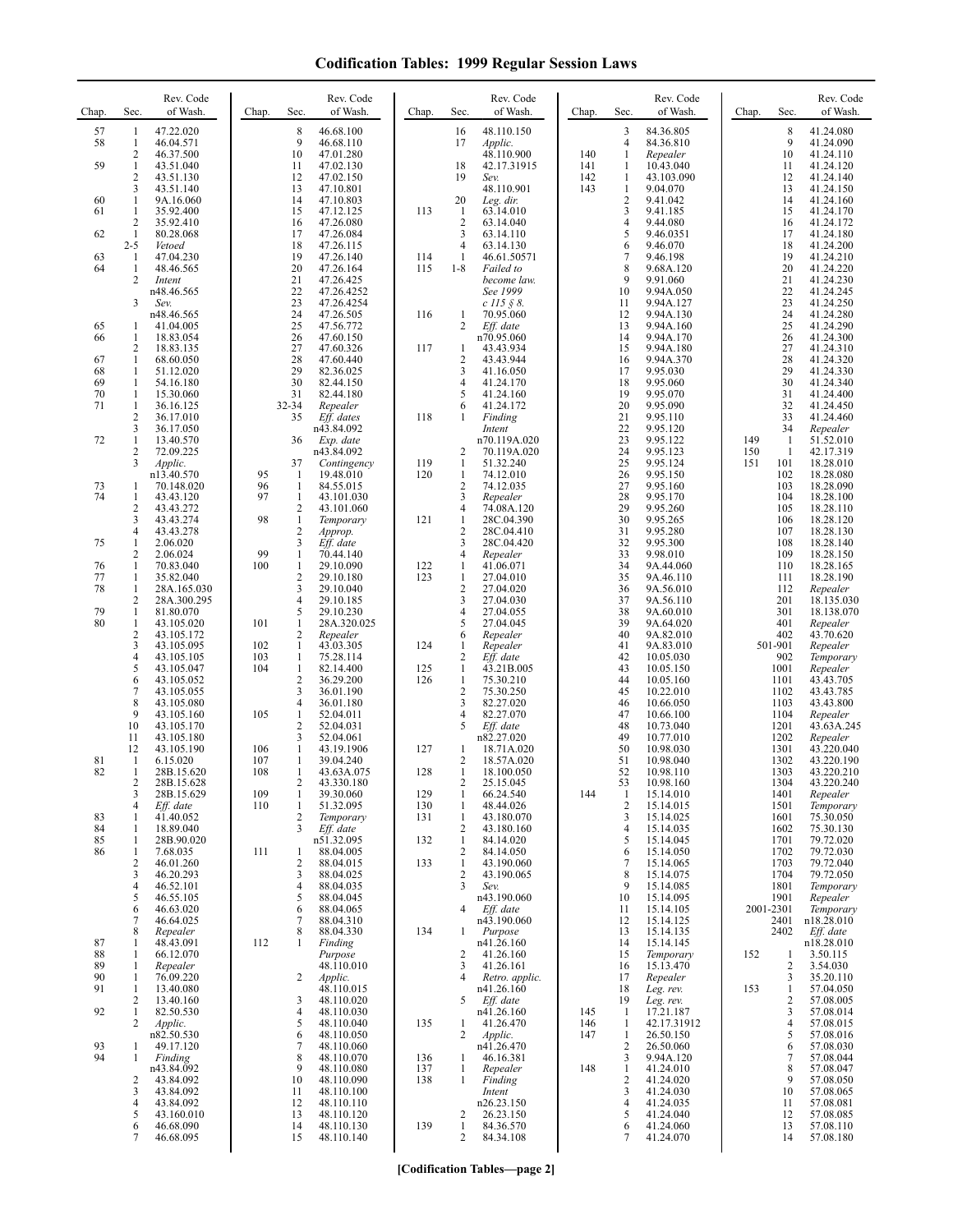| Chap.      | Sec.                                 | Rev. Code<br>of Wash.                             | Chap.      | Sec.                                           | Rev. Code<br>of Wash.                            | Chap.             | Sec.                              | Rev. Code<br>of Wash.                            | Chap.      | Sec.                                                      | Rev. Code<br>of Wash.                             | Chap.             | Sec.                                                  | Rev. Code<br>of Wash.                            |
|------------|--------------------------------------|---------------------------------------------------|------------|------------------------------------------------|--------------------------------------------------|-------------------|-----------------------------------|--------------------------------------------------|------------|-----------------------------------------------------------|---------------------------------------------------|-------------------|-------------------------------------------------------|--------------------------------------------------|
|            | 15<br>16<br>17                       | 57.16.060<br>57.16.110<br>57.20.120               | 159        | 15<br>16<br>$\mathbf{1}$                       | 29.54.085<br>Repealer<br>Findings                |                   | 2<br>3<br>4                       | 13.40.040<br>28A.600.230<br>Contingency          | 177        | 37<br>$\mathbf{1}$<br>$\overline{c}$                      | n74.34.005<br>Intent<br>28B.80.620                | 193               | 3<br>$\mathbf{1}$                                     | 18.85.540<br>Intent<br>Finding                   |
|            | 18<br>19<br>20                       | 57.20.140<br>57.24.040<br>57.24.050               |            | 2                                              | Intent<br>n28A.600.150<br>28A.600.150            | 168               | 1                                 | <b>Findings</b><br>Intent<br>13.60.100           |            | 3<br>$\overline{4}$<br>5                                  | 28B.80.622<br>28B.80.624<br>28B.80.626            |                   | 2<br>3                                                | n82.24.035<br>82.24.110<br>82.24.130             |
|            | 21<br>22<br>23                       | 57.28.050<br>57.32.023<br>57.36.040               | 160        | 3<br>$\mathbf{1}$<br>2                         | 28B.80.245<br>Intent<br>Temporary                |                   | 2<br>3<br>4                       | 13.60.110<br>13.60.120<br>Short t.               |            | 6<br>7<br>8                                               | Contingency<br>Leg. dir.<br>Exp. date             |                   | $\overline{4}$<br>5<br>6                              | 82.24.145<br>82.24.035<br>Sev.                   |
|            | 24<br>25<br>26                       | 57.90.010<br>27.12.470<br>32.20.070               | 161        | 3<br>$\mathbf{1}$<br>2                         | Eff. date<br>Temporary<br>Eff. date              |                   | 5<br>6                            | n13.60.100<br>Contingency<br>Leg. dir.           | 178        | $\mathbf{1}$<br>$\overline{c}$<br>3                       | Uncod.<br>41.04.750<br>41.04.760                  |                   | 7                                                     | n82.24.035<br>Eff. date<br>n82.24.035            |
|            | 27<br>28<br>29                       | 32.20.110<br>35.13A.020<br>35.13A.030             | 162<br>163 | $\mathbf{1}$<br>$\mathbf{1}$<br>$\overline{c}$ | 90.24.010<br>4.92.130<br>n4.92.130               | 169               | 1<br>$\sqrt{2}$                   | Intent<br>28B.120.900<br>28B.120.005             | 179<br>180 | 4<br>$\mathbf{1}$<br>1                                    | Vetoed<br>18.32.534<br>Findings                   | 194<br>195<br>196 | 1<br>1<br>$\mathbf{1}$                                | 28A.343.350<br>43.19.1906<br>9.94A.010           |
|            | 30<br>31<br>32                       | 35.13A.040<br>35.13A.060<br>35.13A.090            |            | 3<br>4<br>5                                    | 4.92.040<br>4.92.160<br>4.92.070                 |                   | 3<br>4<br>5                       | 28B.120.020<br>28B.120.025<br>28B.120.010        |            | $\overline{2}$<br>3                                       | 9A.49.001<br>9A.49.010<br>9A.49.020               |                   | $\overline{c}$<br>3<br>$\overline{4}$                 | 9.94A.030<br>9.94A.040<br>9.94A.110              |
|            | 33<br>34<br>35                       | 35.58.210<br>35.58.220<br>35.58.230               |            | 6<br>$\overline{7}$<br>8                       | 10.01.150<br>28B.10.842<br>Temporary             |                   | 6<br>7<br>8                       | 28B.120.030<br>28B.120.040<br>28B.120.050        |            | $\overline{4}$<br>5<br>6                                  | 9A.49.030<br>9A.49.040<br>9A.49.050               |                   | 5<br>6<br>7                                           | 9.94A.120<br>9.94A.145<br>9.94A.170              |
|            | 36<br>37<br>38                       | 35.58.410<br>35.67.300<br>35.91.020               |            | 9<br>10                                        | Repealer<br>Eff. date<br>n4.92.130               | 170<br>171<br>172 | 1<br>$\mathbf{1}$<br>$\mathbf{1}$ | 10.14.150<br>Temporary<br>Finding                | 181        | 7<br>8<br>1                                               | 9A.46.060<br>Leg. dir.<br>74.46.506               |                   | 8<br>9<br>10                                          | 9.94A.205<br>9.94A.207<br>9.94A.383              |
|            | 39<br>40<br>41                       | 35.92.012<br>35.92.170<br>35.97.010               | 164        | $\mathbf{1}$                                   | Findings<br>Intent<br>n43.160.010                |                   | $\overline{c}$<br>3               | n70.28.010<br>70.28.010<br>70.28.020             | 182        | $\overline{2}$<br>3<br>$\mathbf{1}$                       | 74.46.508<br>74.46.511<br>13.40.560               |                   | 11<br>12<br>13                                        | 9.94A.440<br>72.09.580<br>72.09.590              |
|            | 42<br>43<br>44                       | 35.97.050<br>36.16.138<br>36.93.020               |            | 101<br>102<br>103                              | 43.160.010<br>43.160.020<br>43.160.060           |                   | 4<br>5<br>6                       | 70.28.037<br>70.30.061<br>70.30.045              | 183        | $\overline{\mathbf{c}}$<br>$\mathbf{1}$<br>$\overline{2}$ | 43.79A.040<br>70.79.010<br>70.79.030              |                   | 14<br>15<br>16                                        | 72.09.600<br>9A.44.135<br>72.09.610              |
|            | 45<br>46<br>47                       | 36.93.093<br>36.93.105<br>36.93.185               |            | 104<br>105<br>106                              | 43.160.070<br>43.160.076<br>Vetoed               |                   | 7<br>8<br>9                       | 70.28.008<br>70.28.025<br>70.30.055              |            | 3<br>$\overline{4}$<br>5                                  | 70.79.080<br>70.79.090<br>70.79.130               |                   | 17<br>18                                              | Constr.<br>72.09.904<br>Short t.                 |
|            | 48<br>49<br>50                       | 36.94.220<br>36.94.430<br>36.96.010               |            | 107<br>201<br>202                              | 43.160.200<br>Vetoed<br>43.63A.505               |                   | 10<br>11<br>12                    | 70.30.015<br>Leg. rev.<br>Repealer               |            | 6<br>$\overline{7}$<br>8                                  | 70.79.140<br>70.79.150<br>70.79.160               |                   | 19<br>20                                              | 72.09.905<br>Eff. date<br>Sev.                   |
|            | 51<br>52<br>53                       | 36.94.410<br>36.94.420<br>39.69.010               |            | 301<br>302<br>303                              | 82.60.020<br>82.60.040<br>82.60.070              | 173               | 13<br>$\mathbf{1}$                | Sev.<br>n70.28.010<br>26.33.170                  | 184        | 9<br>10<br>1                                              | 70.79.280<br>70.79.310<br>Short t.                | 197               | 1<br>2                                                | n9.94A.010<br>9.94A.030<br>9.94A.129             |
|            | 54<br>55<br>56                       | 39.50.010<br>39.80.020<br>43.20.240               |            | 304<br>305<br>306                              | 82.60.049<br>82.62.010<br>82.62.030              |                   | 2<br>3<br>4                       | 13.34.125<br>13.34.130<br>Sev.                   |            | 2                                                         | 26.52.900<br>Findings<br>Intent                   |                   | 3<br>4<br>5                                           | 9.94A.110<br>9.94A.120<br>9.94A.137              |
|            | 57<br>58<br>59                       | 43.70.195<br>43.155.030<br>44.04.170              |            | 307<br>401<br>501                              | 82.62.045<br>Vetoed<br>43.168.010                | 174<br>175        | 1<br>1                            | n13.34.125<br>26.09.260<br>Findings              |            | 3<br>$\overline{4}$                                       | 26.52.005<br>26.52.010<br>26.52.020               |                   | 6<br>7<br>8                                           | 9.94A.380<br>n70.96A.055<br>Vetoed               |
|            | 60<br>61<br>62                       | 48.62.021<br>52.08.011<br>53.48.001               |            | 502<br>503<br>504                              | 43.168.020<br>43.168.055<br>43.168.110           |                   | 2<br>3                            | n74.39A.090<br>74.39A.090<br>74.39A.095          |            | 5<br>6<br>$\tau$                                          | 26.52.030<br>26.52.040<br>26.52.050               |                   | 9<br>10<br>11                                         | 2.28.170<br>70.96A.055<br>Temporary              |
|            | 63<br>64<br>65                       | 53.48.010<br>54.04.030<br>70.44.400               |            | 505<br>601<br>602                              | 43.168.120<br>43.17.250<br>43.155.070            | 176               | 4<br>$\mathbf{1}$                 | Contingency<br>Findings<br>Purpose               |            | 8<br>9<br>10                                              | 26.52.060<br>26.52.070<br>26.52.080               |                   | 12<br>13<br>14                                        | n9.94A.120<br>Contingency<br>Sev.                |
|            | 66<br>67<br>68                       | 70.95B.020<br>70.119.020<br>79.44.003             |            | 603<br>701<br>702,703                          | 70.146.070<br>43.131.386<br>Repealer             |                   | 2                                 | n74.34.005<br>Findings<br>74.34.005              |            | 11<br>12<br>13                                            | 26.10.220<br>26.26.138<br>26.50.010               | 198               | 1<br>2                                                | n9.94A.030<br>13.40.215<br>28A.225.225           |
|            | 69<br>70<br>71                       | 84.04.120<br>84.33.100<br>84.34.310               |            | 801<br>802                                     | n43.160.010<br>Eff. date<br>n43.160.010          |                   | 3<br>4<br>5                       | 74.34.020<br>74.34.025<br>74.34.035              |            | 14<br>15<br>16                                            | 10.31.100<br>Leg. dir.<br>26.52.901               | 199               | 3<br>$\overline{4}$<br>1                              | 28A.225.330<br>13.50.050<br>46.20.027            |
|            | 72<br>73<br>74                       | 84.64.080<br>84.69.010<br>87.03.015               |            | 803<br>804                                     | Savings<br>n82.60.020<br>Sev.                    |                   | 6<br>7<br>8                       | 74.34.050<br>74.34.053<br>74.34.063              | 185        | 17<br>1                                                   | Sev.<br>26.52.902<br>51.32.040                    |                   | 2<br>3<br>$\overline{4}$                              | Vetoed<br>46.20.120<br>Temporary                 |
|            | 75<br>76<br>77                       | 87.03.720<br>87.03.725<br>n57.04.050              | 165        | 1<br>$\overline{\mathbf{c}}$                   | n43.160.010<br>35.57.010<br>35.57.020            |                   | 9<br>10<br>11                     | 74.34.067<br>74.34.070<br>74.34.080              | 186        | $\overline{c}$<br>1<br>2                                  | 51.48.110<br>43.19.19191<br>44.04.250             | 200               | 5<br>1                                                | Eff. date<br>n46.20.027<br>46.61.183             |
| 154<br>155 | $\mathbf{1}$<br>$\overline{2}$<br>-1 | 54.16.030<br>54.16.120<br>43.51.040               |            | 3<br>4<br>5<br>6                               | 35.57.030<br>35.57.040<br>35.57.050              |                   | 12<br>13<br>14                    | 74.34.110<br>74.34.130<br>74.34.180              | 187        | 1<br>2                                                    | Findings<br>28A.195.080<br>Eff. date              | 201               | $\mathbf{1}$<br>$\overline{c}$<br>3<br>$\overline{4}$ | 47.36.005<br>47.36.300<br>47.36.310              |
| 156        | $\mathbf{1}$<br>$\overline{2}$<br>3  | 19.160.010<br>19.160.030<br>Finding<br>19.160.020 |            | 7<br>8<br>9                                    | 35.57.060<br>35.57.070<br>35.57.080<br>35.57.090 |                   | 15<br>16<br>17<br>18              | 74.34.200<br>74.34.205<br>74.34.095<br>74.34.165 | 188        | 1<br>2                                                    | n28A.195.080<br>Intent<br>n13.34.320<br>13.34.320 |                   | 5<br>6<br>7                                           | 47.36.320<br>47.36.330<br>47.36.340<br>47.36.350 |
| 157        | $\overline{4}$<br>$\mathbf{1}$<br>2  | Leg. dir.<br>29.04.180<br>29.15.050               |            | 10<br>11<br>12                                 | 35.57.100<br>35.57.110<br>82.14.048              |                   | 19<br>20<br>21                    | Temporary<br>70.124.010<br>70.124.020            | 189        | 3<br>4<br>$\mathbf{1}$                                    | 13.34.330<br>13.34.340<br>66.28.230               | 202               | 1<br>$\overline{c}$<br>3                              | 35.21.228<br>35A.21.300<br>36.01.210             |
| 158        | 3<br>4<br>1                          | 29.62.180<br>29.54.050<br>29.01.042               |            | 13<br>14<br>15                                 | 82.14.390<br>82.14.050<br>36.100.060             |                   | 22<br>23<br>24                    | 70.124.030<br>70.124.040<br>70.124.060           |            | $\overline{c}$<br>3<br>$\overline{4}$                     | 66.28.250<br>66.44.100<br>Repealer                |                   | $\overline{4}$<br>5<br>6                              | 36.57.120<br>36.57A.170<br>81.112.180            |
|            | $\overline{2}$<br>3<br>4             | 29.01.119<br>29.04.040<br>29.48.010               |            | 16<br>17<br>18                                 | 36.100.030<br>36.100.210<br>36.100.220           |                   | 25<br>26<br>27                    | 70.124.090<br>70.124.100<br>26.44.010            | 190        | 5<br>1                                                    | Applic.<br>n66.28.230<br>70.127.010               |                   | 7<br>8<br>9                                           | 81.104.115<br>42.17.31914<br>81.104.015          |
|            | 5<br>6<br>7                          | 29.48.045<br>29.48.080<br>29.51.115               |            | 19<br>20<br>21                                 | 35.21.280<br>36.38.010<br>82.29A.130             |                   | 28<br>29<br>30                    | 26.44.015<br>26.44.020<br>26.44.030              |            | $\overline{2}$<br>3<br>4                                  | 70.127.080<br>70.127.090<br>70.127.110            | 203               | 10<br>1                                               | Eff. date<br>n35.21.228<br>84.36.560             |
|            | 8<br>9<br>10                         | 29.51.155<br>29.54.025<br>29.54.037               |            | 22<br>23                                       | Leg. dir.<br>Sev.<br>35.57.900                   |                   | 31<br>32<br>33                    | 26.44.032<br>26.44.040<br>26.44.050              | 191        | 5<br>1<br>$\overline{2}$                                  | Temporary<br>9.05.030<br>9.05.060                 |                   | 2<br>3<br>$\overline{4}$                              | 84.36.805<br>84.36.810<br>Applic.                |
|            | 11<br>12<br>13                       | 29.54.093<br>29.54.097<br>29.54.050               | 166        | $\mathbf{1}$<br>2                              | Findings<br>n28A.415.330<br>28A.415.330          |                   | 34<br>35<br>36                    | 74.39A.060<br>Repealer<br>Sev.                   | 192        | 3<br>$\overline{4}$<br>1                                  | 9.05.090<br>Repealer<br>18.85.520                 | 204               | 1<br>2                                                | n84.36.560<br>35.21.260<br>36.75.260             |
|            | 14                                   | 29.54.075                                         | 167        | $\mathbf{1}$                                   | 9.41.280                                         |                   |                                   | n74.34.005                                       |            | $\overline{c}$                                            | 18.85.530                                         |                   |                                                       |                                                  |

**[Codification Tables—page 3]**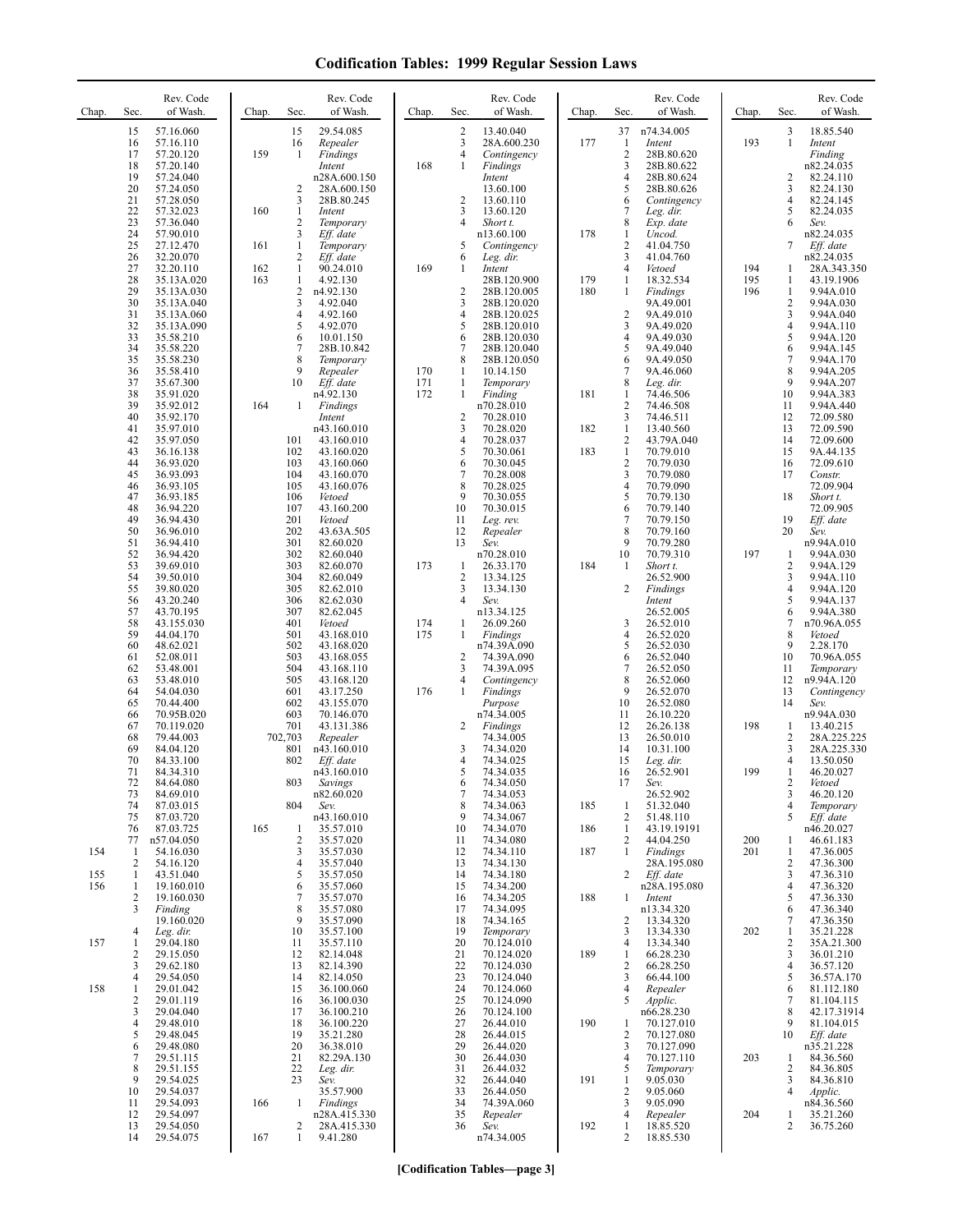| Chap.      | Sec.                           | Rev. Code<br>of Wash.                  | Chap.      | Sec.                     | Rev. Code<br>of Wash.               | Chap.      | Sec.                         | Rev. Code<br>of Wash.                  | Chap.      | Sec.                                      | Rev. Code<br>of Wash.                | Chap.      | Sec.        | Rev. Code<br>of Wash.                 |
|------------|--------------------------------|----------------------------------------|------------|--------------------------|-------------------------------------|------------|------------------------------|----------------------------------------|------------|-------------------------------------------|--------------------------------------|------------|-------------|---------------------------------------|
| 205        | 1<br>$\overline{c}$            | 77.12.605<br>Temporary                 | 229        | 1<br>2                   | 43.19.010<br>43.19.011              | 243        | 5<br>$\mathbf{1}$            | Exp. date<br>Finding                   | 254<br>255 | 1<br>$\mathbf{1}$                         | 67.38.160<br>Findings                |            | 3<br>4      | 43.63A.650<br>43.63A.655              |
| 206        | 3<br>1                         | Eff. date<br>46.61.165                 | 230        | 3<br>$\mathbf{1}$        | Repealer<br>39.53.010               |            | 2                            | n77.32.050<br>77.32.050                |            |                                           | Purpose<br>n90.48.447                |            | 5<br>6      | 43.63A.645<br>13.34.030               |
| 207<br>208 | 1<br>1                         | Repealer<br>46.37.420                  |            | 2<br>3                   | 39.53.020<br>39.53.030              |            | 3<br>4                       | 75.25.092<br>Eff. date                 |            | $\overline{2}$<br>3                       | 90.48.447<br>90.48.448               |            | $\tau$<br>8 | 74.13.020<br>74.13.031                |
| 209        | 1                              | Intent<br>n82.45.010                   |            | 4<br>5                   | 39.53.040<br>39.53.050              | 244        | 1                            | n77.32.050<br>41.40.023                |            | $\overline{4}$<br>5                       | Contingency<br>Eff. date             |            | 9<br>10     | 13.34.130<br>Short t.                 |
| 210        | 2<br>1                         | 82.45.010<br>47.12.063                 |            | 6<br>7                   | 39.53.060<br>39.53.070              |            | 2<br>3                       | 41.40.109<br>41.40.111                 | 256        | 1                                         | n90.48.447<br>47.64.220              |            |             | Purpose<br>74.15.900                  |
| 211        | 1                              | Finding<br>Intent                      |            | 8<br>9                   | 39.53.080<br>39.53.090              | 245        | 1<br>2                       | 2.08.065<br>n2.08.065                  |            | $\overline{2}$<br>$\overline{3}$          | 42.17.31913<br>Retro. applic.        |            | 11<br>12    | 74.15.020<br>74.15.220                |
|            | $\overline{2}$                 | n82.08.02565<br>82.04.120              |            | 10<br>11                 | 39.53.110<br>39.53.120              | 246<br>247 | $\mathbf{1}$<br>$\mathbf{1}$ | 35.21.759<br>15.92.090                 | 257<br>258 | 1<br>1                                    | 79.01.128<br>77.15.030               |            | 13<br>14    | 74.15.230<br>74.15.240                |
|            | 3<br>$\overline{4}$            | 82.08.02565<br>Intent                  |            | 12<br>13                 | 39.53.140<br>Applic.                |            | $\overline{c}$<br>3          | 15.92.095<br>15.92.100                 |            | $\overline{2}$<br>3                       | 77.15.400<br>77.15.410               |            | 15<br>16    | 74.15.250<br>13.34.130                |
|            | 5                              | n82.04.120<br>82.08.02565              |            |                          | Constr.<br>n39.53.010               | 248        | 1<br>2                       | 64.12.035<br>4.24.630                  |            | $\overline{4}$<br>5                       | 77.15.430<br>77.15.170               |            | 17<br>18    | 13.34.145<br>13.60.040                |
|            | 6<br>7                         | 82.12.02565<br>Eff. date               |            | 14                       | Sev.<br>n39.53.010                  |            | 3                            | Sev.<br>n64.12.035                     |            | 6<br>$\overline{7}$                       | 77.15.230<br>77.15.460               |            | 19<br>20    | Temporary<br>26.44.030                |
|            | 8                              | n82.04.120<br>Vetoed                   | 231<br>232 | 1<br>1                   | 48.48.065<br>90.03.395              | 249        | 101<br>201                   | 79A.05.010<br>79A.05.015               |            | 8<br>9                                    | 77.15.600<br>77.15.190               |            | 21<br>22    | 74.15.260<br>74.15.270                |
| 212        | 1                              | Finding<br>Intent                      |            | $\mathbf{2}$<br>3        | 90.03.397<br>90.03.030              |            | 202<br>301                   | 79A.05.025<br>79A.05.020               |            | 10<br>11                                  | 77.15.550<br>77.15.670               |            | 23<br>24    | 74.15.901<br>Temporary                |
|            | 2                              | n82.04.051<br>82.04.051                | 233        | $\mathbf{1}$<br>2        | 4.28.320<br>36.18.005               |            | 302<br>303                   | 79A.05.030<br>79A.05.035               |            | 12<br>13                                  | 77.16.070<br>Repealer                |            | 25          | Sev.<br>n43.20A.790                   |
| 213        | 1<br>$\overline{c}$            | 47.36.320<br>47.36.330                 |            | 3<br>4                   | 36.18.010<br>4.28.325               |            | 304<br>305                   | 79A.05.045<br>79A.05.065               | 259        | $\mathbf{1}$<br>2,3                       | Findings<br>Temporary                |            | 26<br>27    | n74.15.220<br>Eff. date               |
| 214        | 1                              | Intent<br>n72.09.370                   |            | 5<br>6                   | 47.28.025<br>60.44.030              |            | 306<br>307                   | 79A.05.075<br>79A.05.070               | 260        | $\overline{4}$<br>$\mathbf{1}$            | 29.62.020<br>29.81.210               | 268        | 1           | n74.15.220<br>47.26.426               |
|            | $\overline{2}$<br>3            | 72.09.370<br>72.09.380                 |            | $\overline{7}$<br>8      | 60.68.045<br>61.16.030              |            | 401<br>402                   | 79A.05.040<br>79A.05.060               |            | $\overline{c}$<br>$\overline{\mathbf{3}}$ | 29.81.220<br>29.81.230               |            | 2<br>3      | 47.26.427<br>47.26.507                |
|            | $\overline{4}$<br>5            | 71.05.145<br>71.05.212                 |            | 9<br>10                  | 64.32.120<br>65.04.015              |            | 501<br>502                   | 46.61.587<br>7.84.010                  |            | $\overline{4}$<br>5                       | 29.81.240<br>29.81.250               |            | 4<br>5      | 43.84.092<br>43.84.092                |
|            | 6<br>$\overline{7}$            | 71.05.575<br>71.24.015                 |            | 11<br>12                 | 65.04.020<br>65.04.045              |            | 503<br>601                   | 7.84.020<br>79A.05.175                 |            | 6<br>$\sqrt{ }$                           | 29.81.260<br>29.81.270               |            | 6           | Exp. date<br>n43.84.092               |
|            | 8<br>9                         | 71.24.300<br>71.24.470                 |            | 13<br>14                 | 65.04.047<br>65.04.048              |            | 701<br>702                   | 79A.05.545<br>43.220.160               |            | 8<br>9                                    | 29.81.280<br>29.81.290               |            | 7           | Eff. date<br>n43.84.092               |
|            | 10<br>11                       | Temporary<br>72.09.381                 |            | 15<br>16                 | 65.04.060<br>65.08.060              |            | 801<br>802                   | 79A.55.010                             |            | 10<br>11                                  | 29.81.300<br>29.81.310               | 269        | 1<br>2      | 36.78.070                             |
|            | 12                             | Eff. date<br>n72.09.370                |            | 17<br>18                 | 65.08.140<br>65.08.160              |            | 803<br>804                   | 79A.55.020<br>79A.55.030<br>79A.55.040 |            | 12<br>13                                  | 29.81.320<br>Repealer                |            | 3<br>4      | 46.68.090<br>46.68.110<br>46.68.130   |
| 215        | 13<br>-1                       | Leg. dir.<br>42.17.310                 |            | 19<br>20                 | 84.26.080<br>84.33.120              |            | 805<br>901                   | 79A.55.060<br>79A.05.095               | 261        | 14<br>1                                   | Leg. dir.                            |            | 5<br>6      | 47.26.405<br>47.26.425                |
|            | 2<br>1                         | 47.04.240                              |            | 21<br>22                 | 84.33.140<br>84.34.108              |            | 902<br>903                   | 79A.05.110                             |            |                                           | Findings<br>Intent                   |            | $\tau$<br>8 | 47.26.4252<br>47.26.4254              |
| 216        | $\overline{c}$<br>3            | 47.06A.020<br>47.06A.030<br>47.06A.040 |            | 23<br>24                 | 84.56.330<br>Eff. date              |            | 904<br>905                   | Vetoed<br>79A.05.185<br>79A.05.195     |            | 2<br>3                                    | n42.23.030<br>42.23.030<br>42.23.040 |            | 9<br>10     | 47.26.505<br>47.30.030                |
| 217        | $\mathbf{1}$<br>$\overline{2}$ | 41.56.020<br>41.56.030                 | 234        | $\mathbf{1}$             | n4.28.320<br>87.03.0175             |            | 906<br>907                   | 79A.05.210<br>79A.05.285               |            | $\overline{4}$<br>5                       | 42.23.050<br>42.23.060               |            | 11<br>12    | 47.30.050<br>47.56.725                |
|            | 3<br>$\overline{4}$            | 41.56.473<br>41.56.475                 | 235        | 2<br>$\mathbf{1}$        | 87.03.437<br>77.44.050              |            | 908<br>1001                  | 79A.05.290<br>79A.05.760               | 262<br>263 | $1 - 3$<br>1                              | Temporary<br>Purpose                 |            | 13<br>14    | 47.56.750<br>47.56.771                |
| 218        | 1<br>$\sqrt{2}$                | 47.39.010<br>47.39.030                 |            | 2<br>3                   | 77.32.440<br>Contingency            |            | 1101<br>1102                 | 79A.05.660<br>79A.05.670               |            |                                           | Findings<br>18.210.005               |            | 15<br>16    | 47.60.420<br>82.36.025                |
|            | 3<br>$\overline{4}$            | 47.39.060<br>47.39.069                 |            | 4                        | Eff. date<br>n77.44.050             |            | 1103<br>1201                 | 79A.05.688<br>79A.05.505               |            | $\overline{\mathbf{c}}$<br>3              | 18.210.010<br>18.210.020             |            | 17<br>18    | Repealer<br>Eff. date                 |
|            | 5<br>6                         | 47.39.075<br>47.39.080                 | 236<br>237 | 1<br>$\mathbf{1}$        | 43.05.010<br>90.03.060              |            | 1202<br>1301                 | 79A.05.515<br>79A.05.360               |            | $\overline{4}$<br>5                       | 18.210.030<br>18.210.040             |            | 19          | n36.78.070                            |
|            | 7<br>8                         | 47.39.100<br>Repealer                  | 238        | 1<br>2                   | 19.138.030<br>19.138.040            |            | 1401<br>1501                 | 79A.05.225<br>79A.60.020               |            | 6<br>7                                    | 18.210.050<br>18.210.060             | 270        | -1<br>2     | Contingency<br>46.16.160<br>82.38.100 |
|            | 9                              | Eff. date<br>n47.39.010                |            | 3<br>4                   | 19.138.100<br>19.138.120            |            | 1502<br>1503                 | 79A.60.210<br>79A.60.220               |            | 8<br>9                                    | 18.210.070<br>18.210.080             | 271<br>272 | 1<br>1      | 46.01.235<br>46.20.391                |
| 219        | -1<br>2                        | 46.04.272<br>46.37.4215                |            | 5<br>6                   | 19.138.130<br>19.138.140            |            | 1504<br>1505                 | 79A.60.240<br>79A.60.250               |            | 10<br>11                                  | 18.210.090<br>18.210.100             |            | 2<br>3      | 46.20.394<br>Eff. date                |
| 220        | 3<br>1                         | 46.37.4216<br>82.29A.010               |            | 7<br>8                   | 19.138.170<br>Sev.                  |            | 1506<br>1507                 | 79A.60.510<br>79A.60.520               |            | 12<br>13                                  | 18.210.110<br>18.210.120             | 273        | 1           | n46.20.391<br>Finding                 |
| 221        | 2<br>1                         | 82.29A.020<br>9.46.110                 | 239        | 1                        | n19.138.030<br>Finding              |            | 1508<br>1509                 | 79A.60.580<br>79A.60.595               |            | 14<br>15                                  | 18.210.130<br>18.210.140             |            | 2           | 39.98.010<br>39.98.020                |
|            | 2                              | Eff. date<br>n9.46.110                 |            |                          | Purpose<br>Intent                   |            | 1601<br>1701                 | Leg. rev.<br>Repealer                  |            | 16<br>17                                  | 18.210.150<br>18.210.160             |            | 3<br>4      | 39.98.030<br>39.98.040                |
| 222        | 1                              | Finding<br>n9.41.070                   |            | 2                        | n75.28.130<br>75.28.130             |            | 1801<br>1901                 | Leg. dir.<br>Sev.                      |            | 18<br>19                                  | 18.210.170<br>18.210.180             |            | 5<br>6      | 39.98.050<br>39.98.060                |
| 223        | 2<br>1                         | 9.41.070<br>Temporary                  |            | 3<br>4                   | 75.30.490<br>75.30.500              | 250        | 1                            | n79A.05.010<br>Intent                  |            | 20<br>21                                  | 18.210.190<br>18.210.200             |            | 7<br>8      | 39.98.070<br>39.98.080                |
|            | 2<br>3                         | 41.50.145<br>Leg. dir.                 | 240        | 5<br>$\mathbf{1}$        | Temporary<br>43.24.020              |            | 2                            | n53.04.150<br>53.04.150                |            | 22<br>23                                  | 70.118.120<br>18.210.210             |            | 9<br>10     | 39.42.060<br>Contingent               |
|            | $\overline{4}$                 | Eff. date<br>n41.50.145                |            | $\overline{c}$<br>3      | 43.24.086<br>43.24.005              |            | 3<br>4                       | 53.04.160<br>53.04.170                 |            | 24<br>25                                  | 18.210.900                           |            |             | Eff. date<br>39.98.900                |
| 224        | -1<br>2                        | 84.52.069<br>29.30.111                 |            | $\overline{4}$<br>5      | 43.24.016<br>19.02.030              |            | 5<br>6                       | 53.04.180<br>53.04.190                 | 264        | -1<br>$\overline{c}$                      | Leg. dir.<br>1.50.005<br>1.50.030    | 274        | 11<br>1     | Leg. dir.<br>46.20.289                |
|            | 3                              | Applic.<br>n84.52.069                  |            | 6<br>7                   | 18.54.920                           | 251        | 1                            | 43.21A.660<br>43.21A.662               |            | 3<br>4                                    | 1.50.040                             |            | 2<br>3      | 46.20.308<br>46.20.342                |
| 225        | $1 - 7$                        | Failed to<br>become law.               | 241        | 1<br>2                   | Repealer<br>43.46.015<br>43.105.032 | 252        | 2<br>$\mathbf{1}$<br>2       | 78.44.031<br>78.44.280                 | 265        | -1<br>2                                   | Repealer<br>41.34.060<br>41.34.140   |            | 4<br>5      | 46.20.391<br>46.52.100                |
|            |                                | See 1999                               |            | 3                        | 90.71.030                           |            | 3                            | Sev.                                   | 266        | $\mathbf{1}$<br>1                         | 35.21.755                            |            | 6<br>7      | 46.61.5055                            |
| 226        | 1                              | $c$ 225 $\AA$ 7.<br>43.33A.025         | 242        | 1<br>$\overline{2}$<br>3 | 90.78.005<br>90.78.010              | 253        | $\mathbf{1}$<br>2            | n78.44.031<br>47.79.050                | 267        |                                           | Findings<br>Intent                   |            | 8<br>9      | 46.65.060<br>46.20.500                |
| 227<br>228 | 1<br>1                         | 43.33A.170<br>43.33A.130               |            | 4                        | 90.78.020<br>75.50.165              |            | 3                            | 47.79.060<br>47.79.070                 |            | 2                                         | n43.20A.790<br>43.20A.790            |            | 10          | 46.20.505<br>46.20.510                |

**[Codification Tables—page 4]**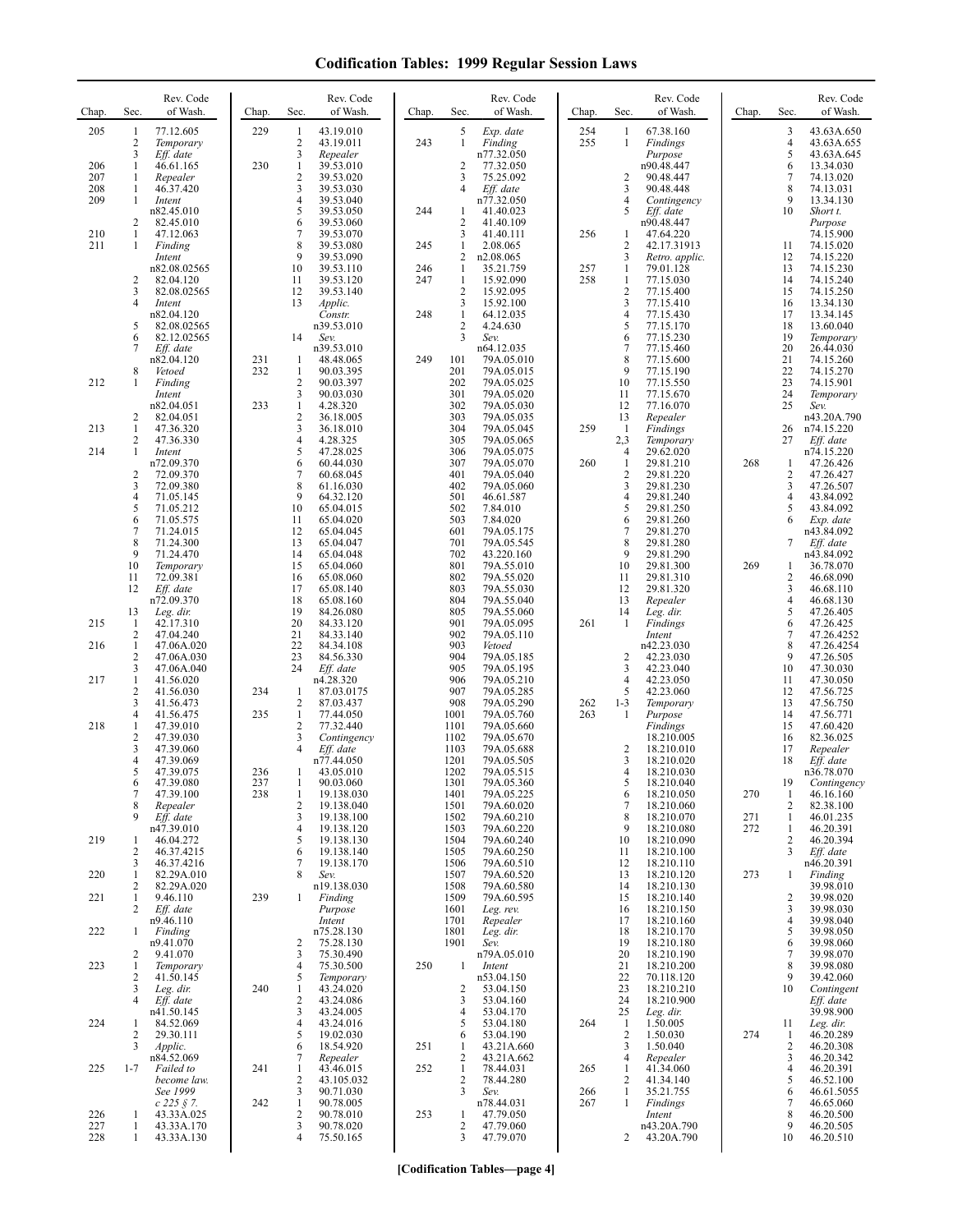| Chap.      | Sec.                                             | Rev. Code<br>of Wash.                                                                   | Chap.      | Rev. Code<br>Sec.<br>of Wash.                                                                                                      | Chap.      | Sec.                                                    | Rev. Code<br>of Wash.                                                                   | Chap.      | Sec.                                         | Rev. Code<br>of Wash.                                                                  | Chap.      | Sec.                                            | Rev. Code<br>of Wash.                                                                                |
|------------|--------------------------------------------------|-----------------------------------------------------------------------------------------|------------|------------------------------------------------------------------------------------------------------------------------------------|------------|---------------------------------------------------------|-----------------------------------------------------------------------------------------|------------|----------------------------------------------|----------------------------------------------------------------------------------------|------------|-------------------------------------------------|------------------------------------------------------------------------------------------------------|
| 275<br>276 | 11<br>12<br>13<br>14<br>15<br>-1<br>$\mathbf{1}$ | 46.20.515<br>46.20.041<br>46.20.055<br>46.20.100<br>46.20.117<br>46.61.611<br>47.42.120 | 287        | 19.34.010<br>1<br>2<br>19.34.020<br>3<br>19.34.360<br>4<br>19.34.030<br>5<br>19.34.100<br>19.34.110<br>6<br>7<br>19.34.111         | 298        | 3<br>$\mathbf{1}$<br>$\overline{2}$<br>3<br>4<br>5<br>6 | 41.06.150<br>29.04.050<br>29.04.120<br>29.04.170<br>29.07.010<br>29.07.120<br>29.07.260 |            | 928<br>929<br>930<br>931<br>932<br>1101-1901 | 43.84.092<br>43.84.092<br>Exp. date<br>n43.84.092<br>82.44.160<br>28B.15.066<br>Uncod. | 317        | 3<br>$\overline{4}$<br>1<br>2<br>3<br>4         | 4.24.660<br>Eff. date<br>n28A.335.155<br>28A.500.010<br>28A.500.020<br>28A.500.030<br>28A.500.040    |
| 277        | 2<br>3<br>1<br>$\overline{2}$<br>3               | 47.42.130<br>47.42.911<br>Intent<br>43.43.410<br>43.43.420<br>46.16.0101                |            | 8<br>19.34.120<br>9<br>19.34.130<br>10<br>19.34.200<br>11<br>19.34.210<br>12<br>19.34.231<br>13<br>19.34.250                       |            | 7<br>8<br>9<br>10<br>11<br>12                           | 29.08.080<br>29.10.100<br>29.15.025<br>29.15.050<br>29.30.101<br>29.36.013              |            | 1902<br>2001<br>2002<br>2003                 | 72.09.050<br>Sev.<br>n41.06.152<br>Eff. dates<br>n43.79.480<br>Eff. date               | 318        | 5<br>1<br>$\overline{c}$<br>3<br>$\overline{4}$ | Eff. date<br>28A.500.900<br>74.09.5255<br>74.09.5255<br>74.09.5256<br>74.09.5256                     |
|            | 4<br>5<br>6<br>7<br>8<br>9<br>10                 | 46.16.010<br>47.68.240<br>47.68.255<br>82.48.020<br>82.49.010<br>82.50.400<br>88.02.118 |            | 14<br>19.34.280<br>15<br>19.34.330<br>16<br>19.34.400<br>17<br>19.34.410<br>18<br>43.105.320<br>19<br>Temporary<br>20<br>Eff. date |            | 13<br>14<br>15<br>16<br>17<br>18<br>19                  | 29.57.010<br>29.57.070<br>29.57.090<br>29.57.100<br>29.57.130<br>29.57.140<br>29.57.150 | 310<br>311 | 1<br>$\mathbf{1}$<br>101<br>201              | n41.06.152<br>88.12.115<br>Finding<br>Intent<br>n82.14.370<br>82.14.370<br>82.14.380   | 319        | 5<br>1<br>2<br>3<br>4<br>5<br>6                 | Eff. dates<br>28A.225.020<br>28A.225.030<br>28A.225.035<br>28A.225.090<br>28A.225.025<br>28A.225.015 |
| 278        | 11<br>$\mathbf{1}$<br>$\overline{2}$<br>3        | 82.32.090<br>46.80.010<br>46.80.080<br>46.80.090                                        | 288<br>289 | -1<br>43.135.051<br>2<br>43.33A.220<br>3<br>Eff. date<br>19.190.010<br>1                                                           | 299        | 20<br>21<br>22<br>$\mathbf{1}$                          | 29.57.160<br>29.62.090<br>Repealer<br>43.31.856                                         |            | 301<br>302<br>303                            | Intent<br>Finding<br>82.04.4456<br>82.04.4457                                          | 320        | 7<br>8<br>1                                     | 28A.300.360<br>Temporary<br>Findings<br>Intent                                                       |
| 279        | 1<br>2<br>3<br>4                                 | 79.64.030<br>79.64.040<br>79.64.090<br>Eff. date<br>n79.64.030                          | 290<br>291 | 2<br>19.190.020<br>3<br>19.190.030<br>4<br>Repealer<br>1<br>42.17.310<br>$\mathbf{1}$<br>15.36.012                                 | 300        | $\overline{2}$<br>3<br>$\overline{4}$<br>5,6<br>-1      | 43.31.858<br>42.52.080<br>43.31.859<br>Repealer<br>15.44.060                            |            | 304<br>305<br>401                            | 82.62.090<br>Repealer<br>Findings<br>Intent<br>n82.16.0491                             |            | 2<br>3<br>4<br>5                                | 28B.80.805<br>28B.80.806<br>28B.80.807<br>28B.15.0139<br>28B.15.012                                  |
| 280        | -1<br>$\overline{2}$<br>3<br>4<br>5              | 43.220.020<br>43.220.030<br>43.220.040<br>43.220.060                                    |            | $\overline{c}$<br>15.36.021<br>3<br>15.36.025<br>4<br>15.36.051<br>5<br>15.36.081                                                  | 301        | $\mathbf{1}$<br>$\overline{2}$<br>3<br>4<br>5           | 43.51.112<br>43.51.1121<br>43.51.113<br>43.51.114                                       |            | 402<br>501<br>601<br>602<br>603              | 82.16.0491<br>82.08.02581<br>n82.14.370<br>Applic.                                     | 321        | 6<br>1<br>2<br>3                                | Exp. date<br>Intent<br>n28B.15.100<br>28B.15.100                                                     |
|            | 6<br>7<br>8<br>9                                 | 43.220.070<br>43.220.120<br>43.220.231<br>Repealer<br>Eff. date<br>43.220.904           |            | 6<br>15.36.111<br>7<br>15.36.151<br>8<br>15.36.161<br>9<br>15.36.171<br>10<br>15.36.181<br>11<br>15.36.191                         | 302        | 6<br>1<br>$\overline{2}$<br>3                           | Uncod.<br>Eff. date<br>n43.51.112<br>14.08.122<br>47.68.250<br>82.48.100                |            | 604<br>605<br>606                            | $Eff.$ date<br>$Eff.$ date<br>n82.14.370<br>Savings<br>Sev.<br>n82.14.370              | 322        | $\mathbf{1}$<br>2<br>3<br>4<br>5                | 28C.10.084<br>9.16.005<br>9.16.030<br>9.16.035<br>9.16.041<br>9.94A.320                              |
| 281        | $\mathbf{1}$<br>$\overline{2}$<br>3<br>4<br>5    | 66.08.180<br>66.08.220<br>66.12.110<br>66.24.185<br>66.24.450                           |            | 12<br>15.36.201<br>13<br>15.36.206<br>14<br>15.36.231<br>15<br>15.36.401<br>16<br>15.36.421                                        | 303<br>304 | 1<br>$\mathbf{1}$<br>2                                  | 43.330.190<br>Finding<br>Intent<br>n42.17.530<br>42.17.530                              | 312        | 1<br>2<br>3                                  | Findings<br>n48.43.125<br>48.43.125<br>Short t.<br>n48.43.125                          | 323        | 6<br>7<br>1<br>2                                | 9.94A.440<br>Repealer<br>Intent<br>n9.94A.260<br>7.69.030                                            |
|            | 6<br>7<br>8<br>9<br>10                           | 66.24.580<br>66.28.220<br>66.40.030<br>66.40.130<br>66.44.190                           |            | 17<br>15.36.451<br>18<br>15.36.454<br>19<br>15.36.457<br>20<br>15.36.471<br>21<br>15.36.475                                        | 305        | $\mathbf{1}$<br>$\overline{\mathbf{c}}$<br>3<br>4<br>5  | 89.08.020<br>89.08.080<br>89.08.110<br>89.08.130<br>89.08.150                           | 313<br>314 | 1<br>$\overline{\mathbf{c}}$<br>3<br>1       | Findings<br>n28A.525.090<br>28A.525.090<br>Contingency<br>Findings                     | 324        | 3<br>4<br>1<br>2<br>3                           | 9.94A.260<br>9.95.260<br>9.94A.150<br>9.94A.120<br>9.94A.310                                         |
|            | 11<br>12<br>13<br>14<br>15                       | 66.44.340<br>66.44.350<br>68.50.107<br>66.24.290<br>Repealer                            |            | 22<br>15.36.481<br>23<br>15.36.491<br>24<br>15.36.511<br>25<br>15.36.525<br>26<br>15.36.551                                        |            | 6<br>7<br>8<br>9<br>10                                  | 89.08.180<br>89.08.185<br>89.08.220<br>89.08.350<br>89.08.360                           | 315        | 2<br>1<br>101                                | Intent<br>n28A.530.080<br>28A.530.080<br>28A.315.005<br>Purpose                        | 325        | 4<br>5<br>6<br>7<br>1                           | 9.95.040<br>46.61.5055<br>69.50.410<br>72.09.620<br>72.09.480                                        |
| 282        | 1<br>2<br>3<br>4<br>5                            | 67.08.105<br>67.08.002<br>67.08.015<br>67.08.050<br>67.08.080                           |            | 27<br>15.36.561<br>28<br>16.49.435<br>29<br>16.49.670<br>30<br>16.67.030<br>31<br>35A.69.010<br>32<br>69.04.930                    | 306        | 11<br>12<br>1<br>2                                      | 89.08.370<br>Repealer<br>Purpose<br>n53.04.010<br>53.04.010                             |            | 201<br>202<br>203<br>204<br>205              | 28A.315.015<br>28A.315.045<br>28A.300.065<br>28A.315.055<br>28A.315.065                | 326        | 2<br>3<br>4<br>2<br>3                           | 72.09.111<br>70.48.390<br>Temporary<br>40.14.060<br>40.14.070                                        |
|            | 6<br>7<br>8<br>9<br>10                           | 67.08.090<br>67.08.100<br>67.08.110<br>67.08.120<br>67.08.160                           | 292        | 33<br>Repealer<br>Finding<br>1<br>Intent<br>n64.44.010                                                                             | 307<br>308 | 3<br>1<br>$\mathbf{1}$<br>$\overline{2}$<br>3           | 53.08.240<br>35.21.717<br>46.20.120<br>46.20.161<br>46.20.181                           |            | 206<br>301<br>302<br>303                     | 28A.315.075<br>28A.315.085<br>28A.315.095<br>28A.315.175<br>28A.315.185                | 327        | 4<br>1                                          | 42.17.310<br>10.97.140<br>Findings<br>Intent<br>n9A.88.130                                           |
| 283<br>284 | -1<br>$\mathbf{1}$<br>2<br>3<br>4                | 42.40.050<br>7.25.010<br>7.25.005<br>7.25.020<br>7.25.030                               |            | 64.44.010<br>2<br>3<br>64.44.020<br>4<br>64.44.030<br>5<br>64.44.040<br>64.44.050<br>6                                             | 309        | 4<br>5<br>6<br>$1-$                                     | 46.20.470<br>46.20.505<br>Eff. date<br>n46.20.120<br>Par. veto                          |            | 401<br>402<br>403<br>501<br>601              | 28A.315.195<br>28A.315.205<br>28A.315.215<br>28A.315.225<br>28A.315.235                | 328        | 2<br>3<br>4<br>5<br>$\mathbf{1}$                | 9A.88.130<br>9A.88.140<br>9.68A.100<br>46.55.120<br>9A.36.031                                        |
| 285        | 5<br>1<br>2<br>3<br>4                            | 7.25.040<br>43.105.020<br>43.105.800<br>43.105.805<br>Savings                           | 293        | 7<br>64.44.060<br>8<br>64.44.070<br>1<br>Purpose<br>n43.08.280<br>43.08.280<br>2                                                   |            | 906<br>907<br>908                                       | <b>Omnibus</b><br>Approp. Act<br>(Uncod.)<br>41.45.063<br>41.45.066                     |            | 701<br>702<br>703<br>704<br>705              | 28A.315.245<br>28A.315.255<br>28A.315.265<br>28A.315.275<br>28A.315.285                | 329        | 1<br>2<br>3                                     | Findings<br>n43.43.754<br>43.43.754<br>Sev.<br>n43.43.754                                            |
|            | 5<br>6<br>7<br>8                                 | 43.105.904<br>43.105.041<br>43.105.810<br>43.105.825<br>43.105.815                      | 294        | 3<br>39.58.155<br>$\overline{4}$<br>Eff. date<br>n43.08.280<br>43.163.010<br>1<br>2<br>Eff. date                                   |            | 909-913<br>914<br>915<br>916<br>917                     | Uncod.<br>41.06.152<br>43.08.250<br>43.10.220<br>49.70.170                              |            | 706<br>707<br>708<br>801<br>802              | 28A.315.295<br>28A.315.305<br>36.70A.035<br>Repealer<br>Leg. rev.                      | 330<br>331 | 1<br>1<br>2<br>3<br>4                           | 9.94A.390<br>9.94A.360<br>46.20.308<br>46.20.720<br>10.05.140                                        |
|            | 9<br>10<br>11<br>12<br>13                        | 43.105.830<br>43.105.835<br>43.105.820<br>Leg. rev.<br>Repealer                         | 295        | n43.163.010<br>43.63A.750<br>1<br>2<br>27.34.330<br>3<br>43.63A.125<br>4<br>Exp. date                                              |            | 918<br>919<br>920<br>921<br>922                         | 70.190.090<br>79.24.580<br>82.14.310<br>72.11.040<br>69.50.520                          |            | 803<br>804<br>805<br>806<br>807              | Leg. rev.<br>Leg. rev.<br>Leg. rev.<br>Leg. rev.<br>Vetoed                             | 332<br>333 | 5<br>1<br>$\mathbf{1}$<br>2                     | Eff. date<br>n9.94A.360<br>10.95.185<br>18.59.020<br>18.59.031                                       |
| 286        | 14<br>1<br>2                                     | Eff. date<br>43.105.903<br>Intent<br>n41.40.023<br>41.40.023                            | 296<br>297 | 4.64.030<br>1<br>2<br>46.29.270<br>$\mathbf{1}$<br>Findings<br>n43.03.125<br>2<br>43.03.125                                        |            | 923<br>924<br>925<br>926<br>927                         | 70.105D.070<br>72.09.050<br>82.24.027<br>82.26.025<br>43.79.480                         | 316        | 808<br>809<br>1<br>2                         | 28A.315.901<br>Leg. dir.<br>Intent<br>n28A.335.155<br>28A.335.155                      | 334        | 3<br>1<br>2                                     | 18.59.100<br>48.66.045<br>Eff. date<br>n48.66.045                                                    |

**[Codification Tables—page 5]**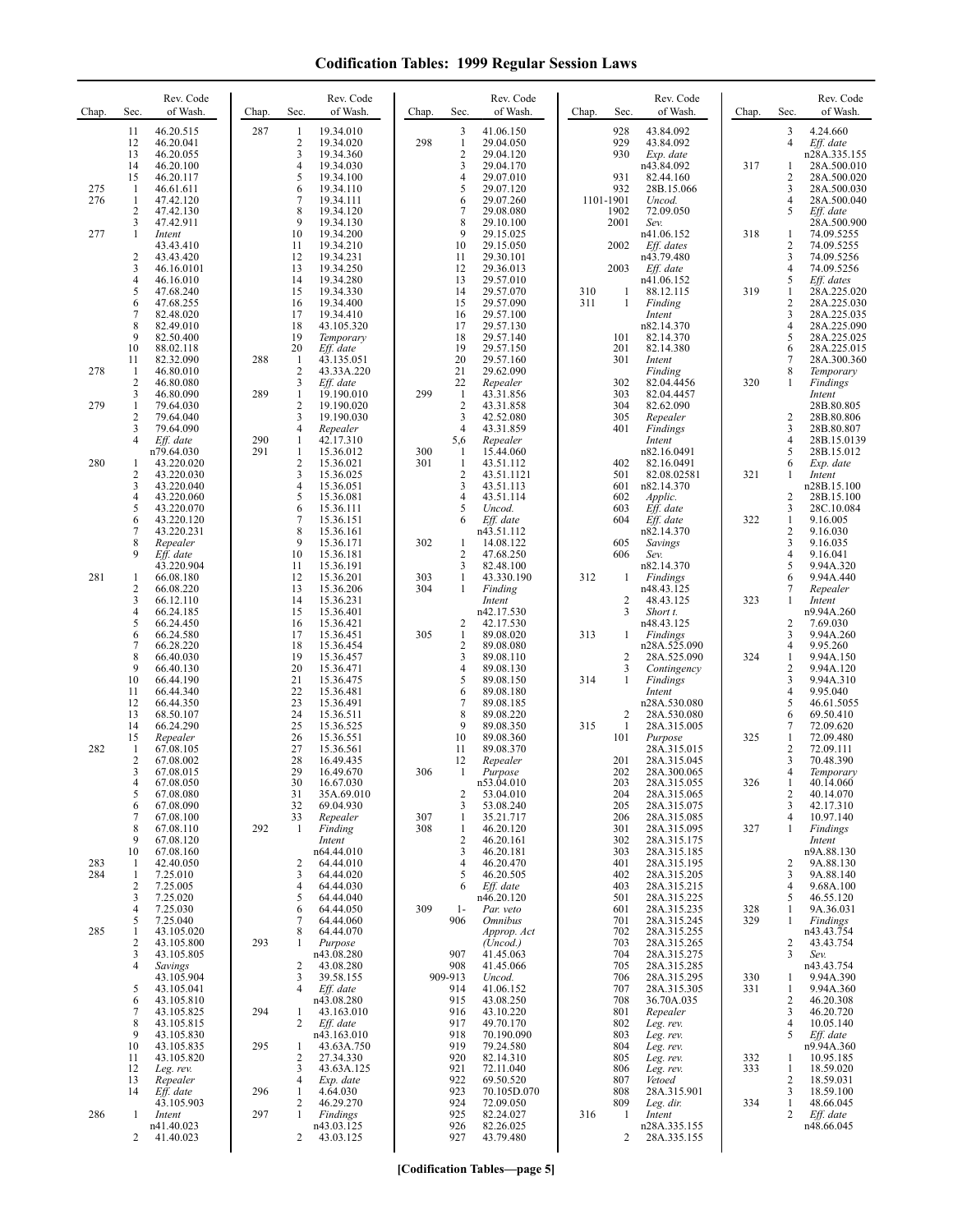| Chap. | Sec.                | Rev. Code<br>of Wash.     | Chap.      | Sec.                           | Rev. Code<br>of Wash.      | Chap.      | Sec.                         | Rev. Code<br>of Wash.    | Chap. | Sec.                           | Rev. Code<br>of Wash.                | Chap. | Sec.                         | Rev. Code<br>of Wash.      |
|-------|---------------------|---------------------------|------------|--------------------------------|----------------------------|------------|------------------------------|--------------------------|-------|--------------------------------|--------------------------------------|-------|------------------------------|----------------------------|
| 335   | -1<br>$\sqrt{2}$    | 18.215.005                |            | 2                              | n28A.205.010               |            | 6<br>7                       | 59.20.070<br>59.20.073   |       | 13<br>14                       | 47.06B.030<br>70.24.107              |       | 11<br>12                     | Leg. dir.<br>Eff. date     |
|       | 3                   | 18.215.010<br>18.215.020  |            | 3                              | 28A.205.010<br>28A.205.020 |            | 8                            | 59.20.074                |       | 15                             | 75.08.510                            |       |                              | 43.99P.901                 |
|       | 4                   | Constr.<br>18.215.030     |            | 4<br>5                         | 28A.205.040<br>28A.225.160 |            | 9<br>10                      | 59.20.075<br>59.20.080   |       | 16<br>17                       | 80.36.600<br>Repealer                | 381   | $\mathbf{1}$<br>2            | 15.54.340<br>Eff. date     |
|       | 5<br>6              | 18.215.040<br>18.215.050  |            | 6<br>$7-10$                    | 28A.300.040<br>Vetoed      |            | 11<br>12                     | 59.20.130<br>59.20.135   | 373   | 101<br>102                     | 28A.300.310<br>28A.300.320           | 382   | 1                            | n15.54.340<br>15.54.325    |
|       | 7                   | 18.215.060                |            | 11                             | Repealer                   |            | 13                           | 59.20.145                |       | 201                            | 28A.230.190                          |       | 2                            | Eff. date                  |
|       | 8<br>9              | 18.215.070<br>18.215.080  | 349<br>350 | 1<br>1                         | 9A.04.030<br>28A.215.110   |            | 14<br>15                     | 59.20.150<br>59.20.170   |       | 301<br>401                     | 28A.230.193<br>28A.230.230           | 383   | 1                            | n15.54.325<br>15.54.325    |
|       | 10<br>11            | 18.130.040                | 351        | $\mathbf{1}$<br>$\overline{c}$ | 43.59.150                  |            | 16<br>17                     | 59.20.210<br>59.20.220   |       | 501<br>601                     | 28A.630.885                          |       | $\overline{2}$<br>3          | 15.54.330                  |
| 336   | -1                  | Leg. dir.<br>Finding      |            | 3                              | 46.52.070<br>46.20.305     |            | 18                           | 35.21.897                |       | 602                            | n28A.300.310<br>28A.230.250          |       | 4                            | 15.54.440<br>15.54.450     |
|       |                     | Intent<br>n74.39.007      |            | 4<br>5                         | 46.12.500<br>46.32.110     |            | 19<br>20                     | 35A.21.310<br>36.01.220  |       | 603<br>604,605                 | 28A.230.195<br>Repealer              |       | 5                            | Eff. date<br>n15.54.325    |
|       | $\overline{c}$<br>3 | 74.39.007<br>74.39.050    | 352        | 6<br>1                         | 81.04.530<br>9.94A.040     |            | 21                           | Eff. date<br>59.20.901   | 374   | 606<br>-1                      | Eff. date<br>70.114A.065             | 384   | 1                            | Intent<br>n43.330.200      |
|       | $\overline{4}$      | 74.39.060                 |            | $\overline{\mathbf{c}}$        | 9.94A.310                  | 360        | 1                            | 11.88.090                |       | $\sqrt{2}$                     | 49.17.310                            |       | 2                            | 43.330.200                 |
|       | 5<br>6              | 74.39A.050<br>74.34.021   |            | 3<br>4                         | 9.94A.320<br>81.60.070     | 361        | 1<br>$\overline{\mathbf{c}}$ | 42.40.020<br>42.40.035   |       | 3<br>$\overline{4}$            | 70.114A.045<br>49.17.320             |       | 3<br>4                       | Vetoed<br>43.330.210       |
|       | 7<br>8              | 43.20A.710<br>74.39.070   |            | 5<br>6                         | 9.40.120<br>n9.94A.320     |            | 3<br>4                       | 42.40.040<br>42.40.080   |       | 5<br>6                         | 70.114A.110                          |       | 5<br>6                       | 43.330.220<br>Vetoed       |
|       | 9                   | Temporary                 |            | 7                              | Applic.                    |            | 5                            | 42.40.090                |       | $\overline{7}$                 | 70.114A.020<br>70.114A.060           |       | 7                            | 43.330.230                 |
| 337   | 10<br>1             | Leg. dir.<br>Findings     |            | 8                              | n9.94A.320<br>9.94A.030    |            | 6<br>7                       | 42.40.100<br>Applic.     |       | 8<br>9                         | 70.114A.081<br>43.70.334             |       | 8<br>9                       | 43.79A.040<br>n43.330.200  |
|       |                     | Purpose<br>n18.73.250     |            | 9<br>10                        | 9A.44.130<br>9.94A.360     |            | 8                            | 42.40.910<br>42.40.110   |       | 10<br>11                       | 43.70.335<br>70.114A.085             | 385   | 10<br>-1                     | Leg. dir.<br>47.06B.010    |
|       | 2,3                 | Temporary                 |            | 11                             | 9.94A.400                  |            | 9                            | 43.09.410                |       | 12                             | Repealer                             |       | $\overline{2}$               | 47.06B.012                 |
|       | $\overline{4}$<br>5 | 18.73.250<br>Eff. dates   | 353        | $\mathbf{1}$<br>2              | 74.46.020<br>74.46.360     | 362        | 10<br>-1                     | Leg. dir.<br>41.32.4986  | 375   | 13<br>1                        | Temporary<br>28B.135.010             |       | 3<br>$\overline{\mathbf{4}}$ | 47.06B.015<br>Vetoed       |
|       | 6                   | n18.73.250                |            | 3<br>4                         | 74.46.421<br>74.46.431     |            | $\overline{c}$<br>3          | 41.40.191<br>41.40.189   |       | $\sqrt{2}$<br>3                | 28B.135.020                          |       | 5<br>6                       | 47.06B.030                 |
|       |                     | Short t.<br>n18.73.250    |            | 5                              | 74.46.506                  |            | 4                            | Eff. date                |       | $\overline{4}$                 | 28B.135.030<br>28B.135.040           |       | $\tau$                       | 47.06B.040<br>47.06B.900   |
| 338   | -1                  | Intent<br>n74.13.335      |            | 6<br>7                         | 74.46.511<br>74.46.515     | 363        | 1                            | n41.40.189<br>77.18.050  | 376   | 5<br>1                         | Leg. dir.<br>70.38.240               | 386   | 8<br>$\mathbf{1}$            | 47.06B.901<br>28A.335.170  |
|       | $\overline{2}$<br>3 | 74.13.335<br>Contingency  |            | 8<br>9                         | 74.46.521<br>74.46.433     |            | 2<br>3                       | 77.18.060<br>77.18.070   |       | $\overline{2}$<br>3            | 70.38.250<br>Uncod.                  |       | $\overline{2}$<br>3          | 28A.525.310<br>28A.530.010 |
|       | 4                   | Vetoed                    |            | 10                             | Uncod.                     |            | 4                            | n77.18.050               |       | $\overline{4}$                 | Eff. date                            | 387   | 1                            | 41.32.570                  |
| 339   | 1<br>2              | 74.13.500<br>Eff. date    |            | 11<br>12                       | 74.46.437<br>74.46.439     |            | 5<br>6                       | Leg. dir.<br>Eff. date   | 377   | 1                              | n70.38.250<br>Findings               | 388   | 1                            | Findings<br>28A.655.005    |
| 340   | -1                  | n74.13.500<br>74.08A.275  |            | 13<br>14                       | 74.46.350<br>74.46.370     | 364        | 1                            | n77.18.050<br>18.32.002  |       | $\overline{c}$                 | 49.19.005<br>49.19.010               |       | 101<br>102                   | 28A.655.020<br>28A.655.030 |
| 341   | -1                  | 43.99.080                 |            | 15                             | 74.46.445                  |            | 2                            | 18.32.0357               |       | 3                              | 49.19.020                            |       | 103                          | 28A.655.035                |
| 342   | -1                  | Finding<br>n77.12.850     |            | 16<br>17                       | Leg. dir.<br>74.46.908     |            | 3<br>$\overline{4}$          | 18.32.180<br>Applic.     |       | $\overline{4}$<br>5            | 49.19.030<br>49.19.040               |       | 201<br>301                   | 28A.655.050<br>28A.655.090 |
|       | $\overline{c}$<br>3 | 77.12.850<br>77.12.852    |            | 18                             | Eff. dates<br>n74.46.020   | 365        | 1                            | n18.32.180<br>43.78.130  |       | 6<br>7                         | 49.19.050<br>49.19.060               |       | 302<br>303                   | 28A.655.100<br>28A.655.110 |
|       | 4                   | 77.12.854                 | 354        | -1                             | 74.39A.170                 |            | 2                            | 43.78.140                |       | 8                              | Intent                               |       | 401                          | 28A.300.130                |
|       | 5<br>6              | 77.12.856<br>77.12.858    | 355        | 2<br>1                         | 43.20B.080<br>Uncod.       | 366        | $\mathbf{1}$<br>2            | 43.03.265<br>18.25.0171  |       |                                | Finding<br>49.19.070                 |       | 402<br>403                   | 28A.655.130<br>28A.655.140 |
|       | 7<br>8              | 77.12.860<br>Leg. dir.    | 356        | 1<br>2                         | 84.36.041<br>Eff. date     |            | 3<br>4                       | 18.32.0361<br>18.71.015  |       | 9                              | Failed to<br>become law.             |       | 501<br>502                   | 28A.655.070<br>28A.655.900 |
| 343   | 1                   | Findings                  |            |                                | n84.36.041                 |            | 5                            | 18.79.090                |       |                                | See 1999                             |       | 601                          | Temporary                  |
|       |                     | Purpose<br>n27.48.040     | 357        | 1<br>2                         | 82.32.045<br>Intent        | 367        | 1<br>2                       | 65.04.033<br>68.24.090   |       | 10                             | $c$ 377 $\S$ 10.<br>Contingency      |       | 602<br>603,604               | 28A.655.150<br>Repealer    |
|       | $\overline{2}$<br>3 | 27.48.040<br>43.19.19190  |            | 3                              | n82.32.045<br>82.32.080    | 368        | 3<br>1                       | 68.60.020<br>Finding     | 378   | 11<br>-1                       | Leg. dir.<br>18.04.025               |       | 605<br>606                   | 28A.655.901<br>Leg. dir.   |
|       | 4                   | 42.52.800                 |            |                                | Eff. date                  |            |                              | Intent                   |       | 2                              | 18.04.105                            |       | 607                          | Leg. rev.                  |
| 344   | 1                   | Findings<br>Intent        | 358        | 1                              | n82.32.045<br>82.04.270    |            | 2                            | 9.35.001<br>9.35.010     |       | $\mathbf{3}$<br>$\overline{4}$ | 18.04.183<br>18.04.185               |       | 608<br>609                   | Eff. dates<br>Sev.         |
|       | $\overline{c}$      | n28B.15.544<br>28B.15.544 |            | 2<br>3                         | 82.04.270<br>82.04.3651    |            | 3<br>4                       | 9.35.020<br>Eff. date    |       | 5<br>6                         | 18.04.195<br>18.04.205               | 389   | -1                           | 28A.655.902<br>Vetoed      |
|       | 3                   | 28B.15.910                |            | 4                              | 82.08.02567                |            |                              | 9.35.900                 |       | $\overline{7}$                 | 18.04.215                            |       | $\overline{2}$               | 43.101.224                 |
| 345   | 1                   | Findings<br>Intent        |            | 5<br>6                         | 82.08.0266<br>82.08.02665  |            | 5<br>6                       | 9.35.901<br>Sev.         | 379   | 8<br>$1-$                      | 18.04.345<br>Par. veto               |       | 3<br>4                       | Temporary<br>26.44.180     |
|       | 2                   | 28B.10.801<br>28B.10.800  |            | 7<br>8                         | 82.12.02917<br>82.04.355   |            | 7                            | 9.35.902<br>Leg. dir.    |       | 916                            | <i><b>Omnibus</b></i><br>Approp. Act |       | 5<br>6                       | 74.14B.010<br>Temporary    |
|       | 3                   | 28B.10.804                |            | 9                              | 82.12.020                  | 369        | 1                            | 4.22.080                 |       |                                | (Uncod.)                             |       | 7                            | 26.44.035                  |
|       | $\overline{4}$<br>5 | 28B.10.806<br>28B.10.808  |            | 10<br>11                       | 82.12.02567<br>82.12.0282  |            | $\overline{c}$<br>3          | 4.24.650<br>48.18.560    |       | 917<br>918                     | 43.98A.040<br>43.98A.060             |       | 8                            | <b>Findings</b><br>Intent  |
|       | 6<br>7              | 28B.10.810<br>28B.10.822  |            | 12<br>13                       | 82.16.047<br>82.32.060     |            | 4<br>5                       | 51.04.140<br>82.32.420   |       | 919<br>920                     | 43.98A.070<br>43.98A.050             |       | 9                            | n26.44.190<br>26.44.190    |
| 346   | 1                   | Purpose                   |            | 14                             | 82.32.070                  |            | 6                            | 84.56.450                |       | 921                            | 43.83B.430                           |       | 10                           | Contingency                |
|       |                     | Constr.<br>n28B.20.381    |            | 15<br>16                       | 82.35.080<br>84.36.041     |            | 7                            | Eff. date<br>n4.22.080   |       | 922-940<br>941                 | Uncod.<br>43.98A.050                 | 390   | -1<br>$\overline{2}$         | Vetoed<br>13.34.105        |
|       | 2<br>3              | 28B.20.381<br>28B.20.382  |            | 17<br>18                       | 84.36.350<br>84.36.383     | 370<br>371 | 1<br>$\mathbf{1}$            | 74.09.450<br>Temporary   |       | 942-948<br>949                 | Uncod.<br>Eff. date                  |       | 3<br>$\overline{4}$          | 13.50.100<br>26.12.185     |
|       | $\overline{4}$      | 28B.20.394                |            | 19                             | 83.100.020                 | 372        | 1                            | 4.24.5502                |       |                                | n43.98A.040                          |       | 5                            | 43.06A.100<br>Vetoed       |
|       | 5<br>6              | 28B.20.395<br>28B.20.396  |            | 20<br>21                       | 11.02.005<br>Repealer      |            | 2<br>3                       | 13.40.460<br>18.20.230   | 380   | 1<br>$\overline{c}$            | 43.99P.010<br>43.99P.020             |       | 6<br>7                       | 43.06A.085                 |
|       | 7<br>8              | 28B.20.398<br>Repealer    |            | 22                             | Eff. date<br>n82.04.3651   |            | 4<br>5                       | 41.05.021<br>43.06.400   |       | 3<br>$\overline{4}$            | 43.99P.030<br>43.99P.040             | 391   | 8<br>$\mathbf{1}$            | 13.50.140<br>Findings      |
|       | 9                   | Eff. date<br>n28B.20.381  |            | 23                             | Eff. date<br>n82.04.270    |            | 6<br>7                       | 43.20A.375<br>43.20A.870 |       | 5<br>6                         | 43.99P.050<br>43.99P.060             |       |                              | Purpose<br>n70.05.180      |
| 347   | 1                   | Findings                  | 359        | 1                              | 59.20.010                  |            | 8                            | 43.41.195                |       | 7                              | 43.99P.070                           |       | 2                            | 70.05.180                  |
|       |                     | Intent<br>n28A.300.350    |            | $\overline{c}$<br>3            | 59.20.030<br>59.20.040     |            | 9<br>10                      | 43.59.150<br>43.88.067   |       | 8<br>9                         | 43.84.092<br>43.84.092               |       | 3<br>4                       | 70.24.450<br>70.24.084     |
| 348   | 2<br>1              | 28A.300.350<br>Intent     |            | 4<br>5                         | 59.20.050<br>59.20.060     |            | 11<br>12                     | 43.180.070<br>43.200.080 |       | 10                             | Sev.<br>43.99P.900                   |       | 5<br>6                       | 70.05.070<br>70.05.120     |
|       |                     |                           |            |                                |                            |            |                              |                          |       |                                |                                      |       |                              |                            |

**[Codification Tables—page 6]**